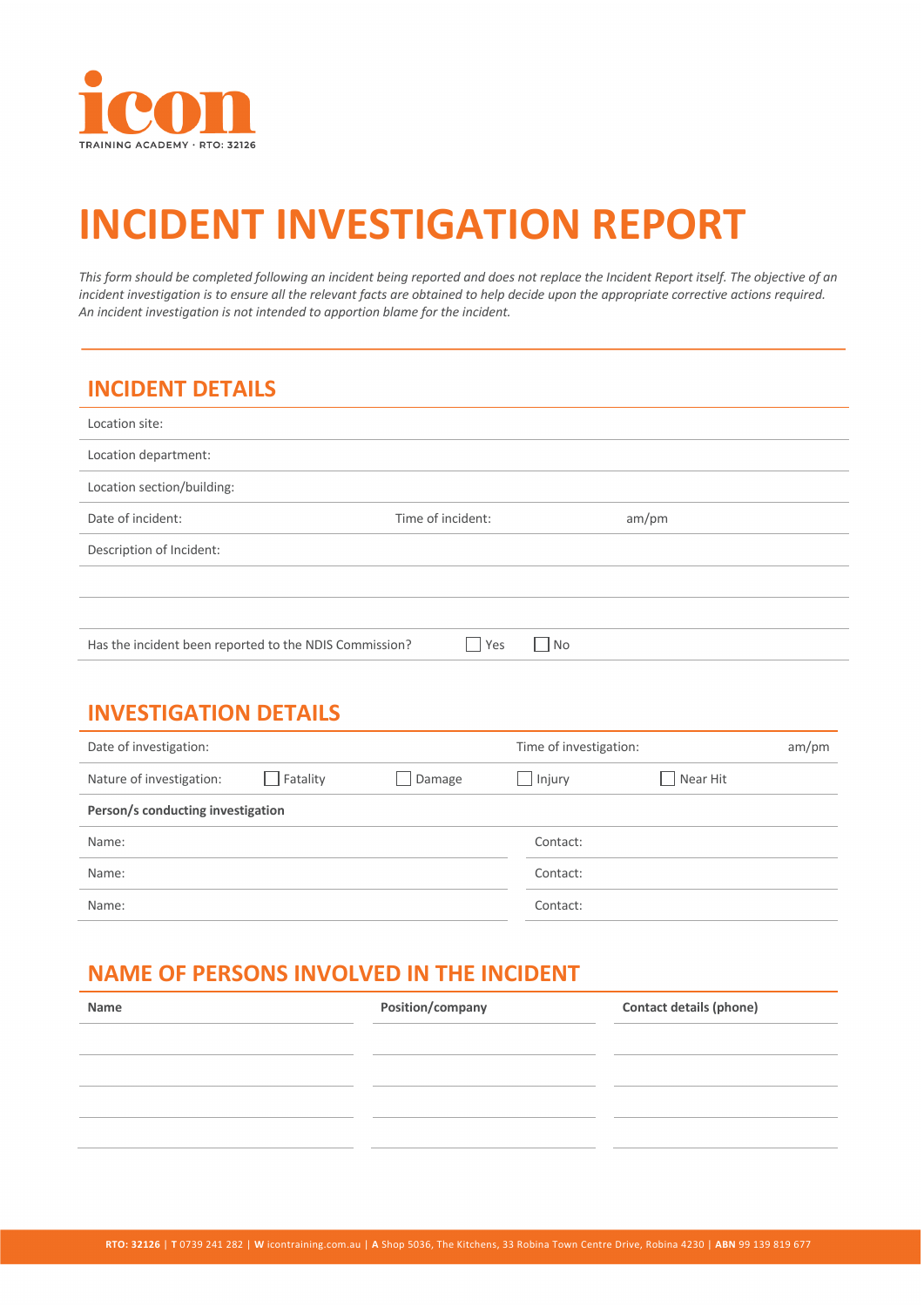

#### **WITNESS DETAILS**

| Name | Position/company | <b>Contact details (phone)</b> |
|------|------------------|--------------------------------|
|      |                  |                                |
|      |                  |                                |
|      |                  |                                |
|      |                  |                                |
|      |                  |                                |

## **SEQUENCE OF EVENTS THAT LED UP TO THE INCIDENT**

## **OTHER CONTRIBUTING FACTORS**

Summary of conditions at the time of the incident, *eg weather, visibility, noise, lighting etc.*

Summary of variations from standard operating procedures.

Summary of identified deficiencies that may have contributed.

Could the incident have been prevented or the impact minimised? Please write details below.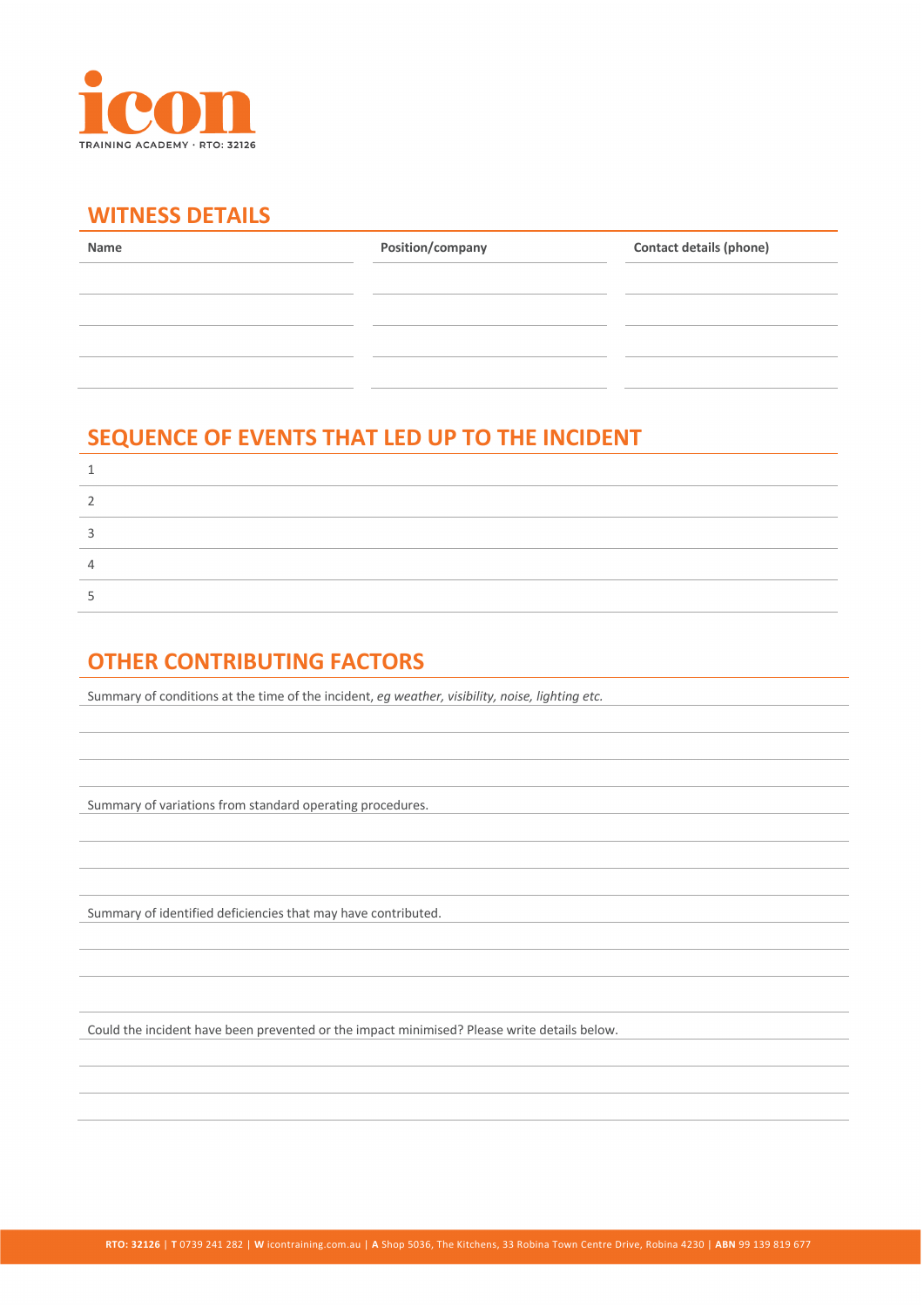

## **OTHER CONTRIBUTING FACTORS CONTINUED**

Is there an ongoing risk?

Is there an ongoing risk to people with disability?

## **ACTIONS TAKEN AT TIME OF INCIDENT TO MINIMISE THE IMPACT OF THE INCIDENT**

*Eg removal of guards, emergency procedures, equipment removal etc.*

#### **ANNEXURES SUPPORTING THIS REPORT**

*Eg photographs, statements, witness reports, risk assessments, SWMS, etc.* 1 2 3 4 5

### **RECOMMENDED CORRECTIVE ACTIONS**

E.g. retraining or further training, policy improvements or development of policies and procedures, changes to service environment, changes to delivery of services.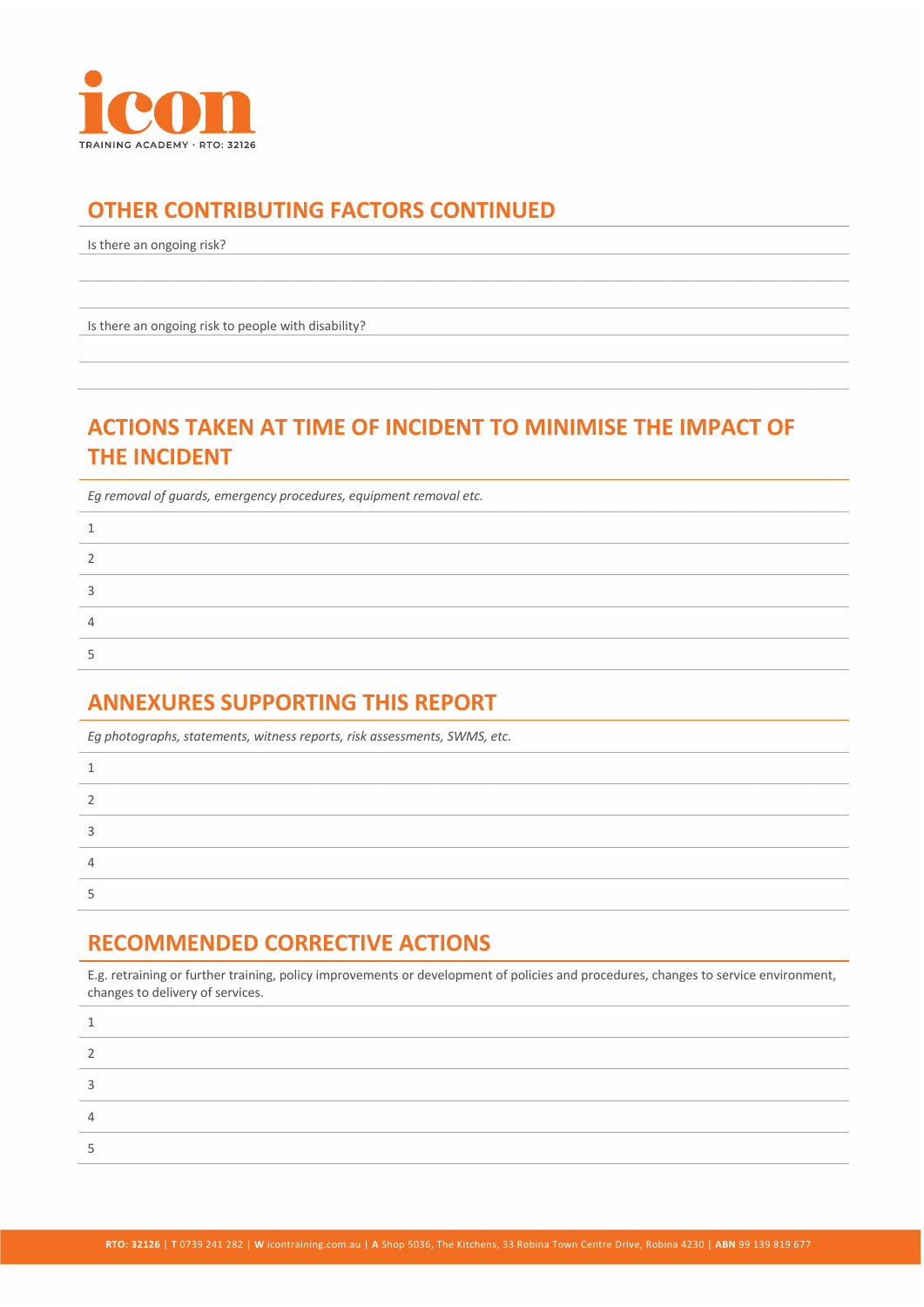

### **MANAGER AGREED CORRECTIVE ACTIONS**

|   | Item Responsibility | Target date                 | Completed |  |
|---|---------------------|-----------------------------|-----------|--|
|   |                     | $//$ O Yes O No             |           |  |
| 2 |                     | $//$ O Yes O No             |           |  |
| 3 |                     | $//$ O Yes O No             |           |  |
| 4 |                     | $//$ O Yes O No             |           |  |
|   |                     | $//$ $\circ$ Yes $\circ$ No |           |  |

## **PERSON RESPONSIBLE FOR IMPLEMENTING CORRECTIVE ACTIONS**

| Name:                        |
|------------------------------|
| Title:                       |
| Telephone number (landline): |
| Telephone number (mobile):   |
| Email:                       |

#### **FOLLOW UP**

| $\sqrt{1 + \text{Yes}}$ | No   |
|-------------------------|------|
| l Yes                   | l No |
|                         |      |

# **WORKERS COMPENSATION (WC)**

| Has the WC insurer been notified of the incident?     | l Yes | l No        |
|-------------------------------------------------------|-------|-------------|
| Has a claim form been provided to the injured worker? | l Yes | No          |
| Has the claim form been submitted to the WC insurer?  | l Yes | l No        |
| Is an injury management plan drafted?                 | l Yes | No          |
| Is a return to work plan in place?                    | l Yes | $\cdot$ INO |